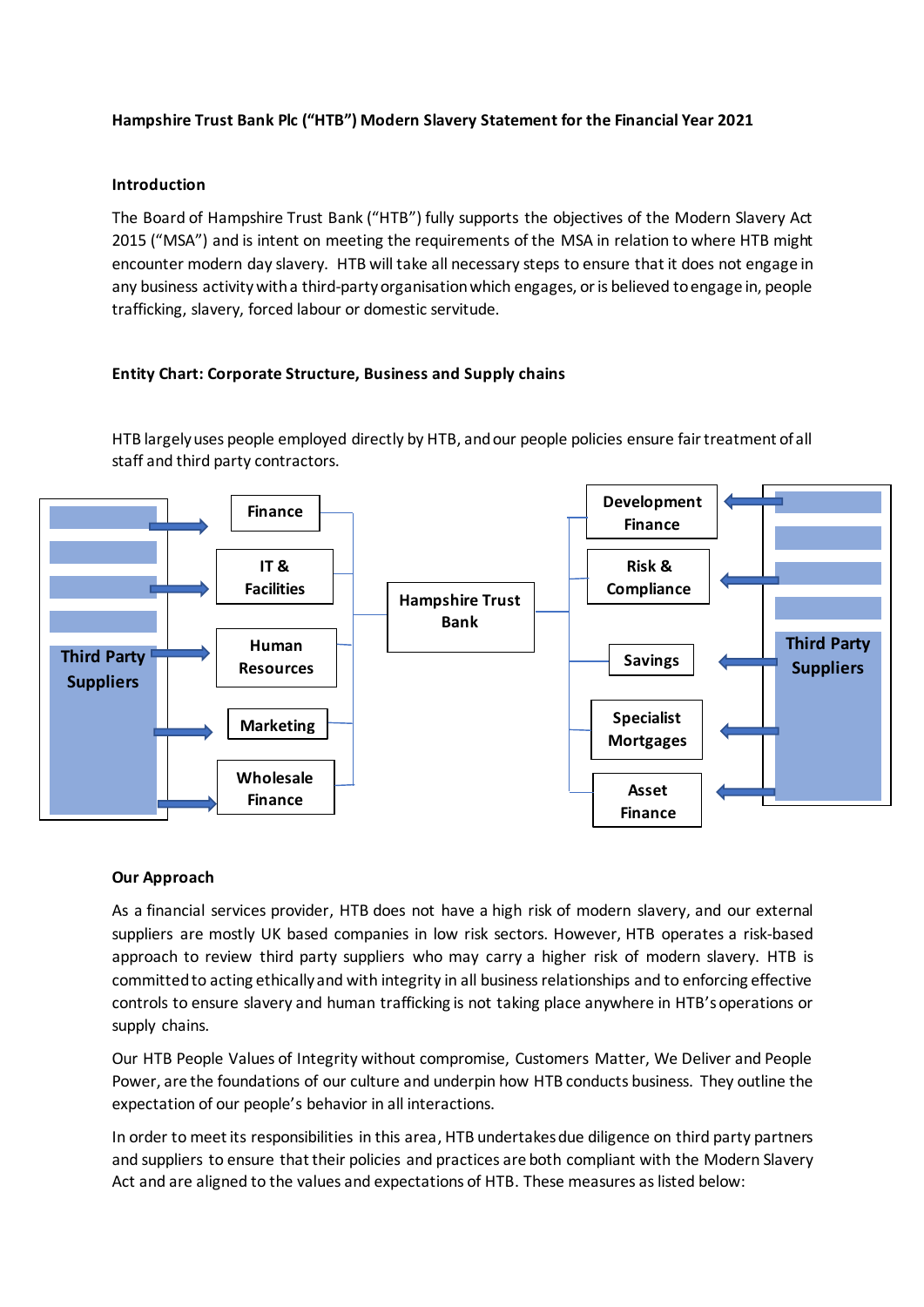All suppliers are required to confirm that they have a modern slavery policy that is compliant with regulations, and that they comply with that policy.

Furthermore, other policies that are used when HTB engages with third parties include Health and Safety and Data Protection policies. These policies are owned by the relevant managers, however procurement require suppliers to confirm they have policies that are compliant with each regulation. As we continue to grow as an organization, our assurance approach will evolve to reflect this commitment and measure effectiveness on an ongoing basis.

## **Policies**

We operate a number of internal policies to ensure that we are conducting business in an ethical and transparent manner. Some of which include:

- **Supplier management policy.** We set out clearly for all managers and employees of HTB the expectation that all procurement is done in a way that enables HTB to fulfil its regulatory and legal obligations.
- **Whistleblowing policy.** We encourage all staff to report any concerns related to our activities and those of our suppliers and provide a mechanism in which they can be comfortable and confident to do so. This includes concerns around modern slavery in our business or supply chain.
- **Conduct Risk policy.** HTB is committed to minimising risks to customers and treating all our customers fairly and in a manner that is consistent with the principles and ethos of Treating Customers Fairly (TCF).
- **Fighting financial crime policy**. We provide all employees with information on what financial crime risks HTB may be exposed to, and what responsibilities both HTB and its employees have to manage these risks.

# **Slavery and Human Trafficking**

As used in this Statement, the above term refers to a variety of offences, including but not limited to:

- Slavery, servitude and forced or compulsory labour;
- Sexual exploitation, including all offences contemplated in Part 1 of the UK Sexual Offences Act 2003;
- Removal and trafficking of organs outside the context of authorised health treatments;
- Securing services or other type of benefits by force, threats or deception; and
- Securing services or other type of benefits from children and vulnerable persons.

### **Training**

To ensure a high level of understanding of the risks of modern slavery and human trafficking in HTB's businesses and supply chains, HTB provides relevant training to all employees on the areas of its business where the risk of modern slavery and human trafficking may be discovered or reported to increase education and awareness. This training is assigned to all employees of HTB on an annual basis, via our Learning Management System. Completion of the training is required as part of